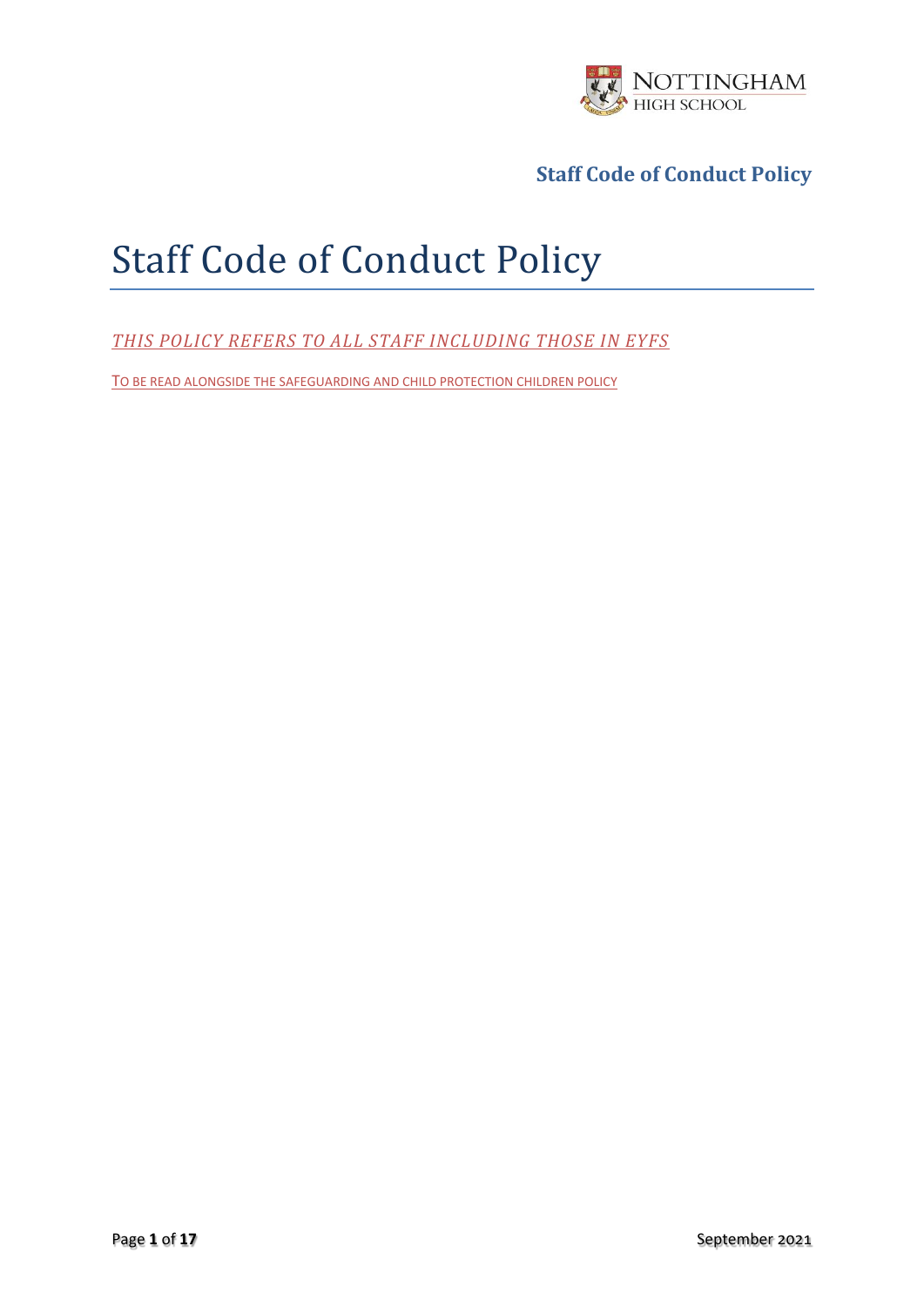

| <b>Contents</b> |
|-----------------|
|                 |
|                 |
|                 |
|                 |
|                 |
|                 |
|                 |
|                 |
|                 |
|                 |
|                 |
|                 |
|                 |
|                 |
|                 |
|                 |
|                 |
|                 |
|                 |
|                 |
|                 |
|                 |
|                 |
|                 |
|                 |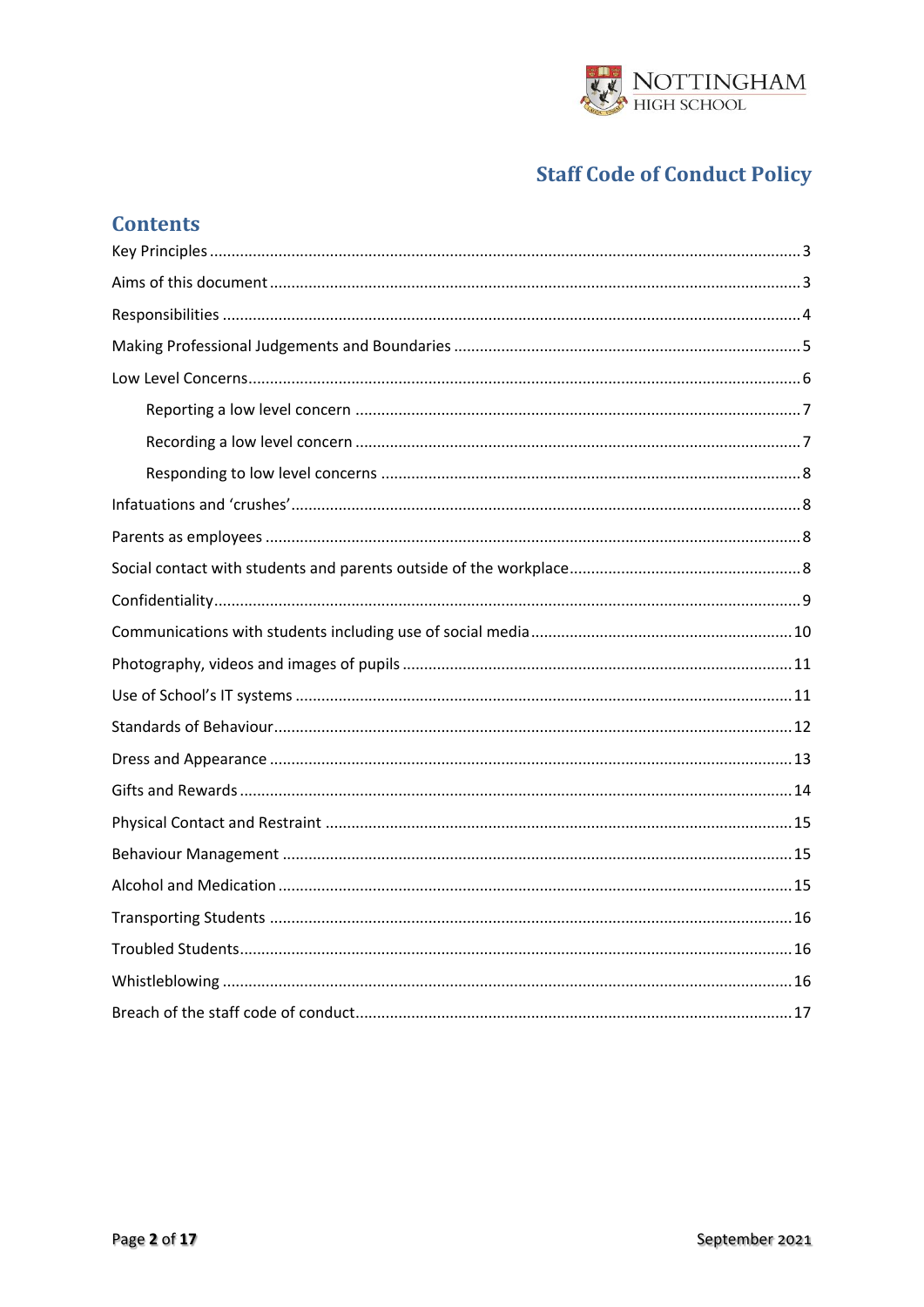

# <span id="page-2-0"></span>**Key Principles**

- The welfare of the child is paramount
- Staff should understand their responsibilities to safeguard and promote the welfare of students
- Staff at the School are trusted adults and role models to the students, whether on or off duty
- Staff are expected to maintain the respect and confidence of pupils, parents, colleagues and the public by exhibiting the highest standards of personal and professional conduct at all times
- Staff are responsible for their own actions and behaviour and should avoid any conduct which would lead any reasonable person to question their motivation and intentions
- Staff should work, and be seen to work, in an open and transparent way
- Staff should acknowledge that deliberately invented/malicious allegations are extremely rare and that all concerns should be reported and recorded
- Staff should discuss and/or take advice promptly from their line manager if they have acted in a way which may give rise to concern
- Staff should apply the same professional standards regardless of culture, disability, gender, language, racial origin, religious belief and sexual orientation (please also refer to the School Equal Opportunities Policy)
- Staff should not consume or be under the influence of alcohol or any substance, including prescribed medication, which may affect their ability to care for children (please also refer to the School Off-Site Visits Policy on residential trips)
- Staff should be aware that breaches of the law and other professional guidelines could result in disciplinary action being taken against them, criminal action and/or other proceedings including barring by the Disclosure & Barring Service (DBS) from working in regulated activity, or for acts of serious misconduct prohibition from teaching by the Teaching Regulation Agency (TRA)
- Staff and managers should continually monitor and review practice to ensure this guidance is followed
- Staff should be aware of and understand the School's Safeguarding and Child Protection policy which includes arrangements for managing allegations against staff, the School's whistleblowing procedure and the procedures of the relevant Local Safeguarding Partnership (LSP) for reporting safeguarding concerns
- Staff should be aware of and consider their personal social media profile and activity and ensure they maintain professional standards at all times.

## <span id="page-2-1"></span>**Aims of this document**

- This policy aims to provide clear guidance about conduct, behaviour and actions so as not to place students or staff at risk of harm or of allegations of harm to a student
- To remind staff of professional boundaries both in their professional and personal life given their unique position of trust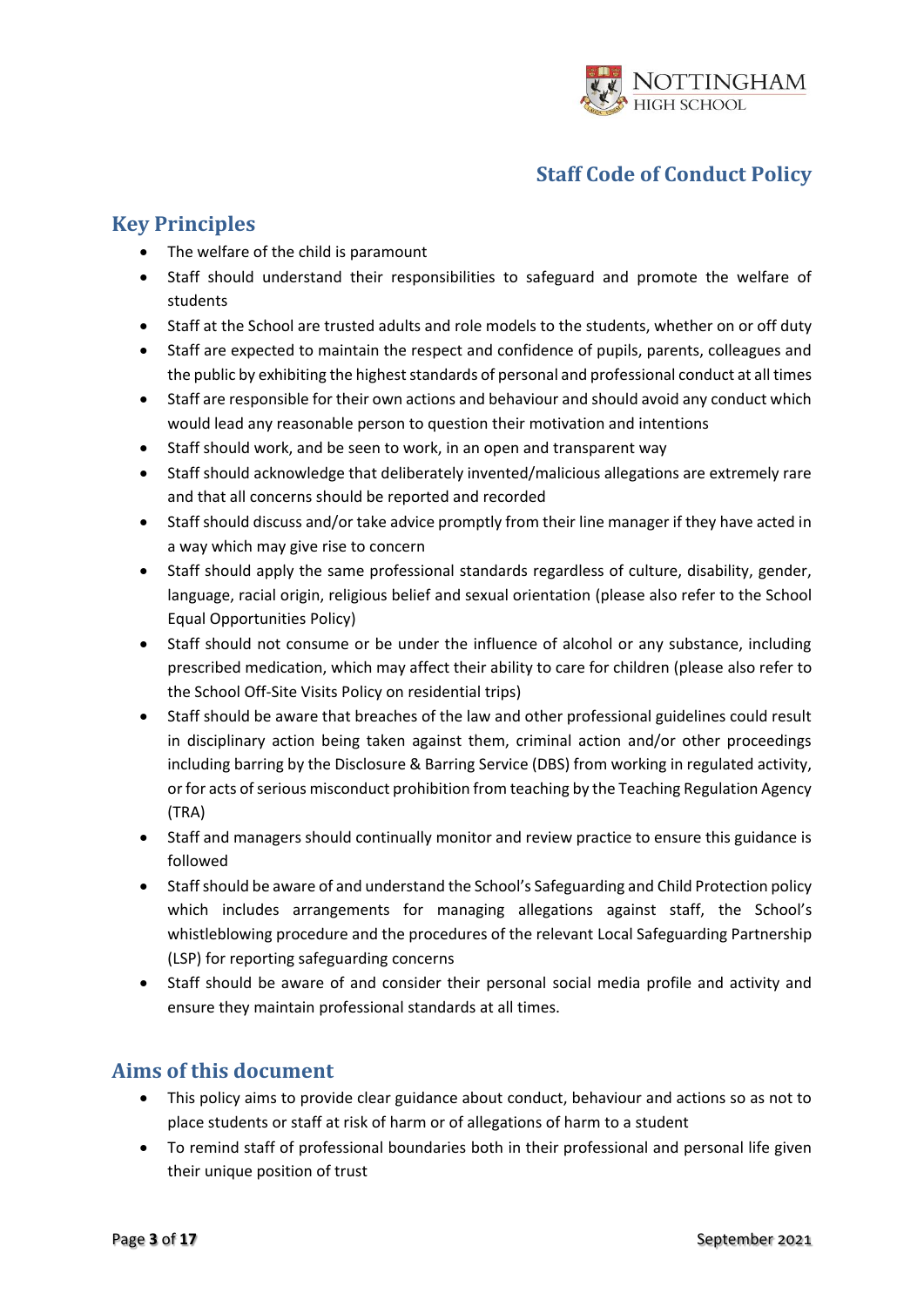

- To remind staff of the location of key policy documentation
- To draw attention to areas of risk and offer guidance on prudent conduct
- To help protect staff from allegations

This guidance does not provide a complete checklist of what is, or is not, appropriate behaviour for staff. It does highlight, however, behaviour that is illegal, inappropriate or inadvisable. Where there is no specific guidance given in this policy (or in another School policy or relevant guidance document) then staff are expected to exercise their professional judgment and to always act in the best interests of the students and the School.

This policy will be reviewed annually or as legislative or regulatory changes require.

This document will be provided to all staff on appointment. It is also available on SharePoint.

## <span id="page-3-0"></span>**Responsibilities**

- Staff are accountable for the way in which they:
	- exercise authority;
	- manage risk;
	- use resources;
	- and safeguard children.
- All staff have a responsibility to keep students safe and to protect them from abuse (sexual, physical and emotional), neglect and contextual safeguarding concerns and comply at all times with the School's safeguarding policy Students have a right to be safe and to be treated with respect and dignity. It follows that trusted adults are expected to take reasonable steps to ensure their safety and well-being. Failure to do so may be regarded as professional misconduct.
- School has duties towards its employees and this means that staff should:
	- understand the responsibilities which are part of their employment or role, and be aware that sanctions will be applied if these provisions are breached;
	- always act, and be seen to act, in the child's best interests;
	- be aware of and act in accordance with the School's policies and procedures;
	- avoid any conduct which would lead any reasonable person to question their motivation and intentions; and
	- take responsibility for their own actions and behaviour.
- School should:
	- promote a culture of openness and support;
	- ensure that systems are in place for concerns to be raised;
	- ensure that adults are not placed in situations which render them particularly vulnerable; and
	- ensure that all adults are aware of expectations, policies and procedures.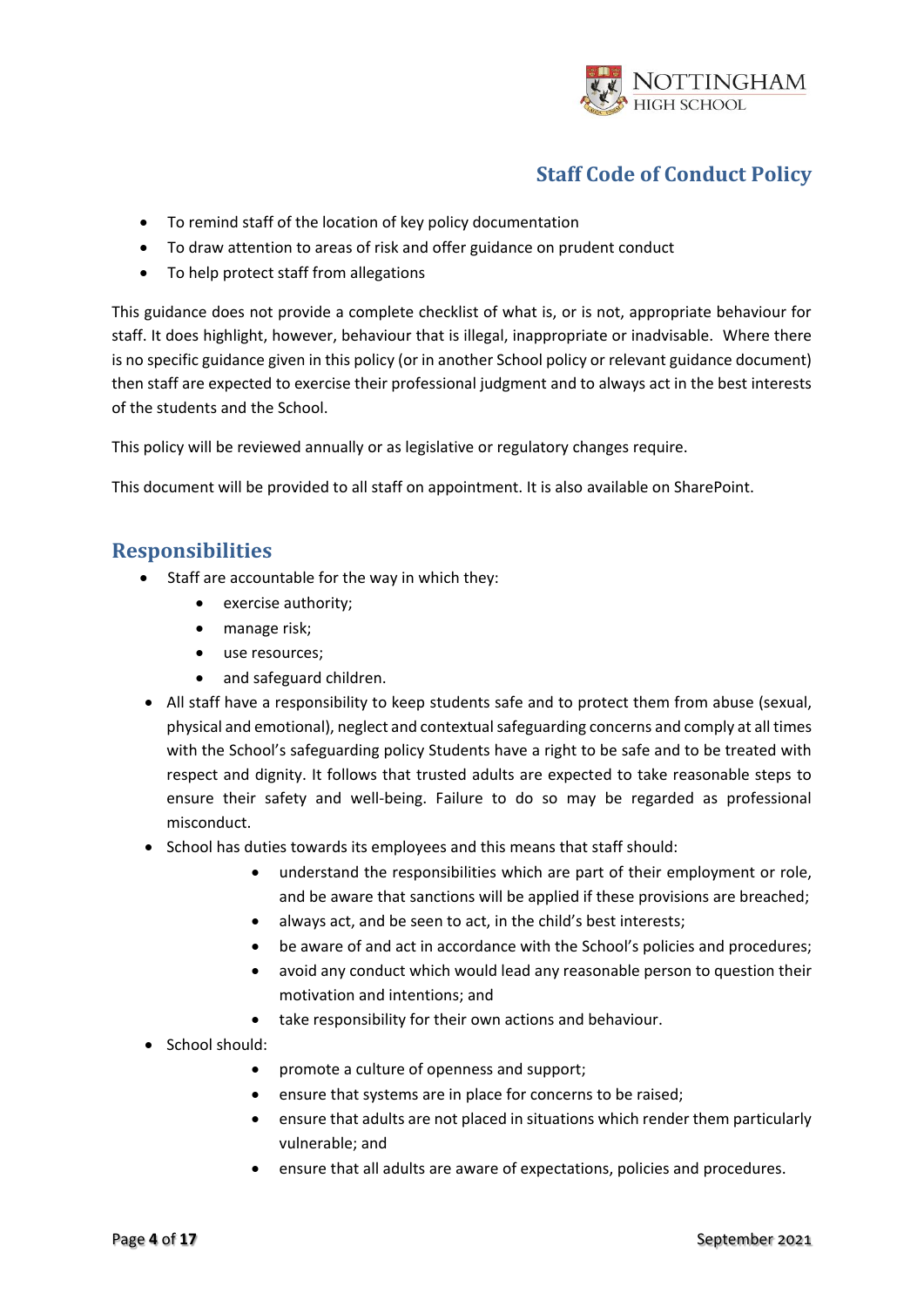

#### <span id="page-4-0"></span>**Making Professional Judgements and Boundaries**

You must act in accordance with your duty of care to students and ensure that their safety and wellbeing is always given the highest priority.

This guidance cannot provide a complete checklist of what is, or is not, appropriate behaviour for staff. It does highlight however, behaviour which is illegal, inappropriate or inadvisable. There will be rare occasions and circumstances in which staff have to make decisions or act in the best interest of a student which could contravene this guidance or where no guidance exists. Individuals are expected to make judgements about their behaviour in order to secure the best interests and welfare of the students in their charge and maintain high professional standards and, in so doing, will be seen to be acting reasonably. These judgements must always be recorded and shared with a manager.

Staff should always consider whether their actions are warranted, proportionate, safe and applied equitably. This means that where no specific guidance exists staff should:

- discuss the circumstances that informed their action, or their proposed action, with their line manager or, where appropriate, the School's Designated Safeguarding Lead This will help to ensure that the safest practices are employed and reduce the risk of actions being misinterpreted; always discuss any misunderstanding, accidents or threats with the Headmaster or Designated Safeguarding Lead; and
- always record discussions and actions taken with their justifications.

All staff working within an educational setting are in a position of authority and trust in relation to the students that attend the School. A relationship between a student and yourself can never be a relationship of equals. Staff should not therefore:

- use their position for personal advantage or gratification;
- use their position to gain access to information for their own advantage and/or a student's or family's detriment;
- use their power to intimidate, threaten, coerce or undermine students;
- use their status and standing to form or promote relationships with students or any other child(ren) which are of a sexual nature, or which may become so; or
- have a sexual relationship with a child under 18 where the staff member is in a position of trust in respect of that child, even if, in the case of those over 16, the relationship is consensual.

Staff working in one-to-one situations with children and young people are more vulnerable to allegations. Teachers and others should recognise this possibility and plan and conduct meetings accordingly. Staff must treat all students with respect and try, as far as possible, not to be alone with a child or young person. Where this is not possible, for example, in an instrumental music lesson, or sports coaching lesson, it is good practice to ensure that others are within earshot or have the door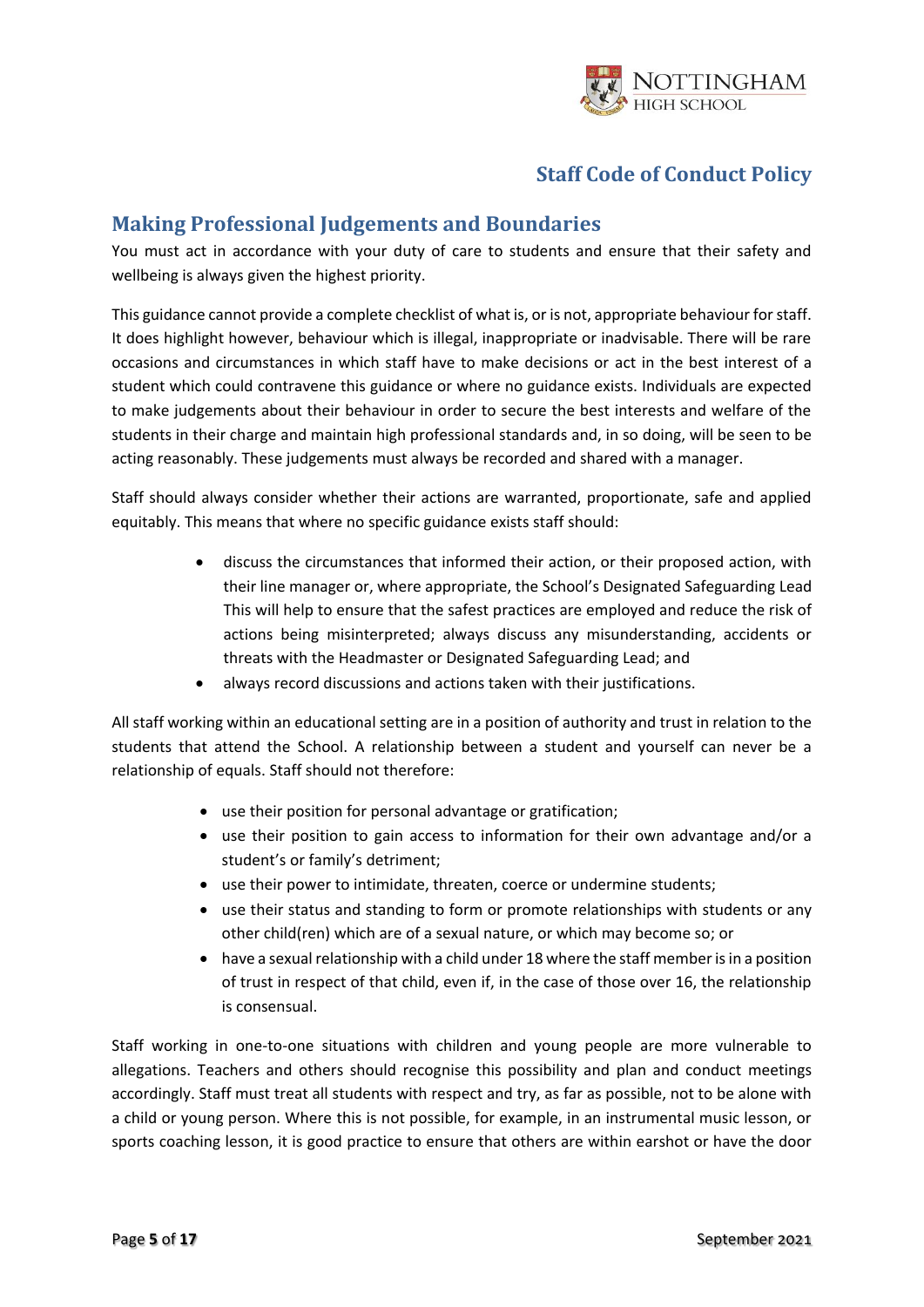

to the room open. Where possible, a gap or barrier should be maintained between teacher and child at all times. Any physical contact should be the minimum required for care, instruction or restraint.

When there is a need for an adult to be present when children are changing, such as in the Infant Department, staff should ensure that they are not alone with the children and that another member of staff is present or that the door is left ajar or has a vision panel. If it is necessary to change a child who has soiled themselves, staff must again ensure that another member of staff is present or that doors are left ajar while modesty is preserved. Staff members must ensure that they have informed a colleague before they supervise changing a child who has soiled themselves.

Staff must ensure the language they use in any School context (including in electronic communication) is appropriate and any communication with any parents, students or colleagues must be within professional appropriate boundaries. Staff should avoid the use of sexualised, explicit or derogatory language.

#### <span id="page-5-0"></span>**Low Level Concerns**

As per KCSIE (2021) the term 'low-level' concern does not mean that it is insignificant, it means that the behaviour towards a child does not meet the threshold set out at paragraph 338. Paragraph 338 states a member of staff has

- behaved in a way that has harmed a child, or may have harmed a child and/or;
- possibly committed a criminal offence against or related to a child and/or;
- behaved towards a child or children in a way that indicates he or she may pose a risk of harm to children; and/or
- behaved or may have behaved in a way that indicates they may not be suitable to work with children.

A low-level concern is any concern – no matter how small, and even if no more than causing a sense of unease or a 'nagging doubt' - that an adult working in or on behalf of the school or college may have acted in a way that is inconsistent with the staff code of conduct, including inappropriate conduct outside of work and does not meet the allegations threshold or is otherwise not considered serious enough to consider a referral to the LADO.

Examples of such behaviour could include, but are not limited to:

- being over friendly with children;
- having favourites;
- taking photographs of children on their mobile phone for no professional reason;
- engaging with a child on a one-to-one basis in a secluded area or behind a closed door; or,
- using inappropriate sexualised, intimidating or offensive language.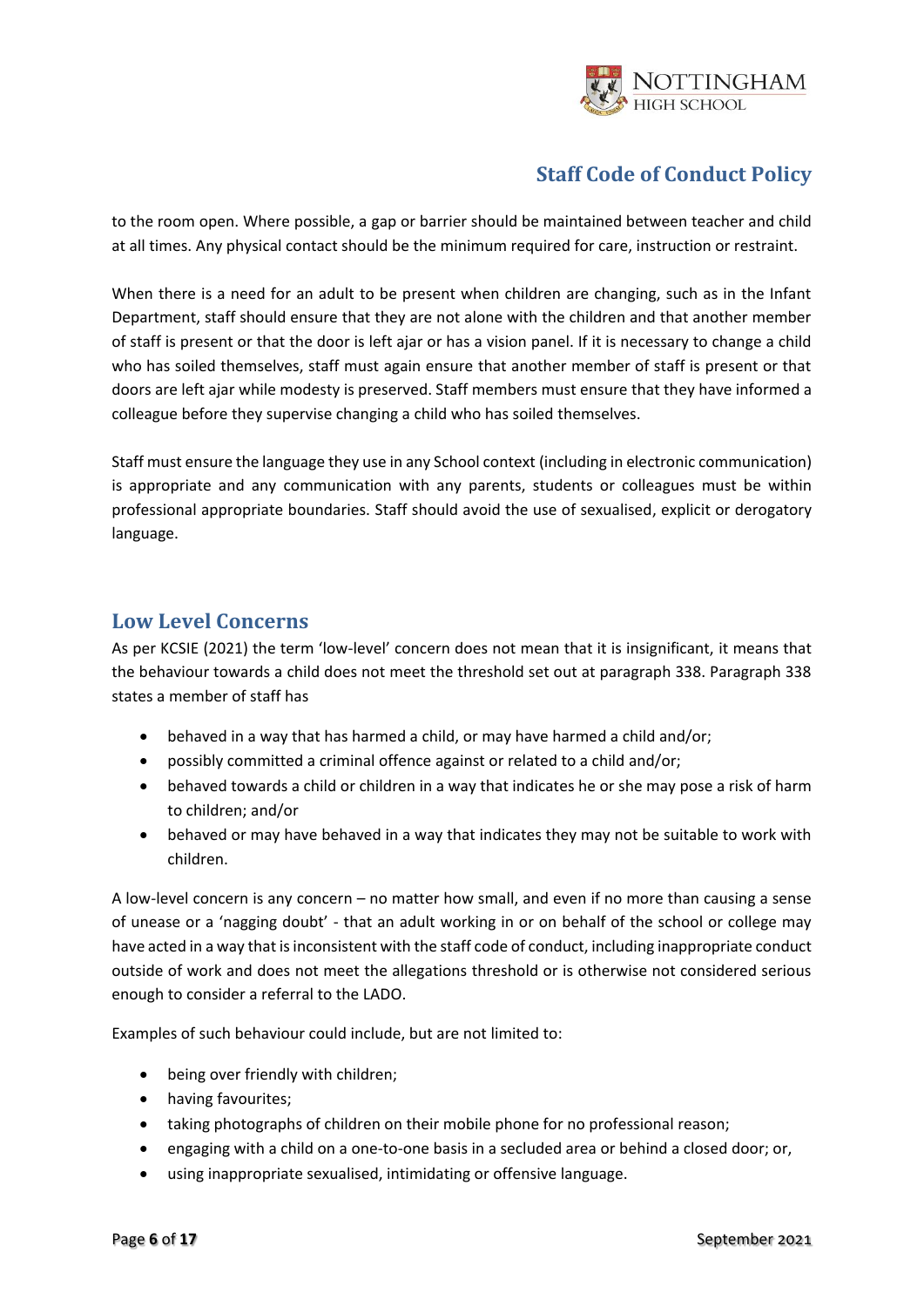

Such behaviour can exist on a wide spectrum, from the inadvertent or thoughtless, or behaviour that may look to be inappropriate, but might not be in specific circumstances, through to that which is ultimately intended to enable abuse.

#### <span id="page-6-0"></span>**Reporting a low level concern**

Serious concerns should be reported as per the School's Safeguarding and Child Protection Policy, Section 11.

Low-level concerns about a member of staff, supply staff, volunteer or contractor should be reported to the DSL or DDSL. If the concern is about the DSL, the report should be made to the Headmaster. Reports about supply staff and contractors should be notified to their employers, so any potential patterns of inappropriate behaviour can be identified.

Staff are encouraged and feel confident to self-refer, where, for example, they have found themselves in a situation which could be misinterpreted, might appear compromising to others, and/or on reflection they believe they have behaved in such a way that they consider falls below the expected professional standards. Recording low-level concerns.

#### <span id="page-6-1"></span>**Recording a low level concern**

All low-level concerns will be recorded in writing. The record will include details of the concern, the context in which the concern arose, and action taken. The name of the individual sharing their concerns should also be noted, if the individual wishes to remain anonymous then that should be respected as far as reasonably possible. Schools can decide where these records are kept, but they must be kept confidential, held securely and comply with the Data Protection Act 2018 and the UK General Data Protection Regulation (UK GDPR)

Records will be reviewed so that potential patterns of concerning, problematic or inappropriate behaviour can be identified. Where a pattern of such behaviour is identified, the School should decide on a course of action, either through its disciplinary procedures or where a pattern of behaviour moves from a concern to meeting the harms threshold, in which case it should be referred to the LADO. Consideration will also be given to whether there are wider cultural issues within the school or college that enabled the behaviour to occur and where appropriate policies could be revised or extra training delivered to minimise the risk of it happening again.

It is for the School to decide how long we retain such information, but it is recommended that it is retained at least until the individual leaves their employment.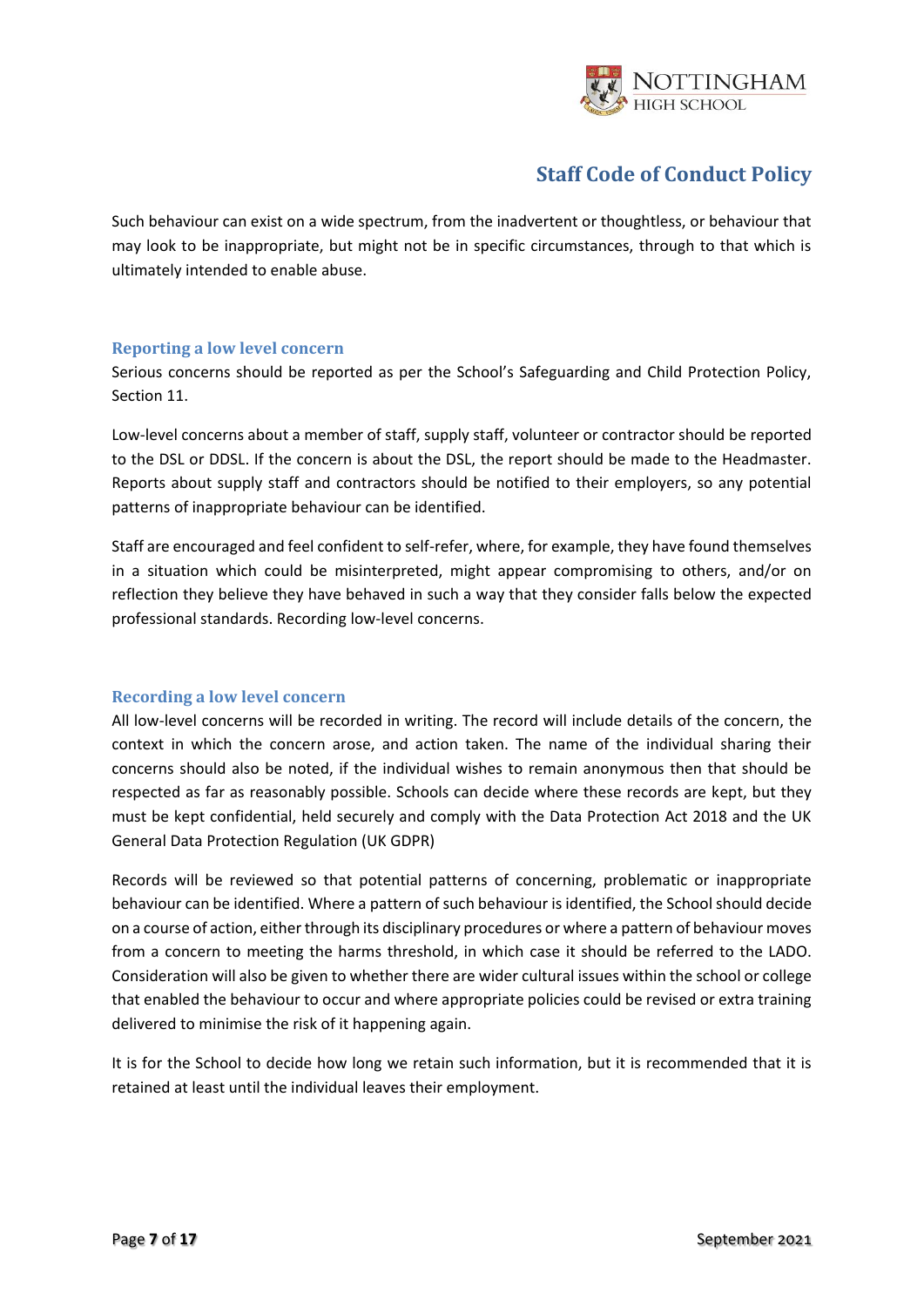

#### <span id="page-7-0"></span>**Responding to low level concerns**

If a concern has been raised, the DSL, DDSL or Headmaster should collect as much evidence as possible by speaking:

- directly to the person who raised the concern, unless it has been raised anonymously;
- to the individual involved and any witnesses. The information collected will help them to categorise the type of behaviour and determine what further action may need to be taken as per Part Four of KCSIE (2021).

#### <span id="page-7-1"></span>**Infatuations and 'crushes'**

All staff need to recognise that it is not uncommon for students to be strongly attracted to a member of staff and/or develop a 'crush' or infatuation. They should make every effort to ensure that their own behaviour cannot be brought into question, does not appear to encourage this and be aware that such infatuations may carry a risk of their words or actions being misinterpreted. Any member of staff who receives a report, overhears something, or otherwise notices any sign, however small or seemingly insignificant, that a young person has become or may be becoming infatuated with either themselves or a colleague, should immediately report this to the Headmaster.

This means that staff should:

- report any indications (verbal, written or physical) that suggest a student may be infatuated with a member of staff; and
- always maintain professional boundaries.

#### <span id="page-7-2"></span>**Parents as employees**

Occasionally a staff member will have a child attending the School. It is recognised that in these cases you fulfil a dual role of parent and employee.

If you are a parent and an employee you should ensure that you uphold the boundaries between the two roles and that your behaviour does not constitute a conflict of interest. For example, you must maintain the same level of confidentiality despite social expectations and not show or obtain preferential treatment for your child at the expense of others.

## <span id="page-7-3"></span>**Social contact with students and parents outside of the workplace**

Staff should not establish or seek to establish social contact with students for the purposes of securing a friendship or to pursue or strengthen a relationship. It is acknowledged that staff may have social contact with parents of students or students (for example, if the staff member's child is friends with a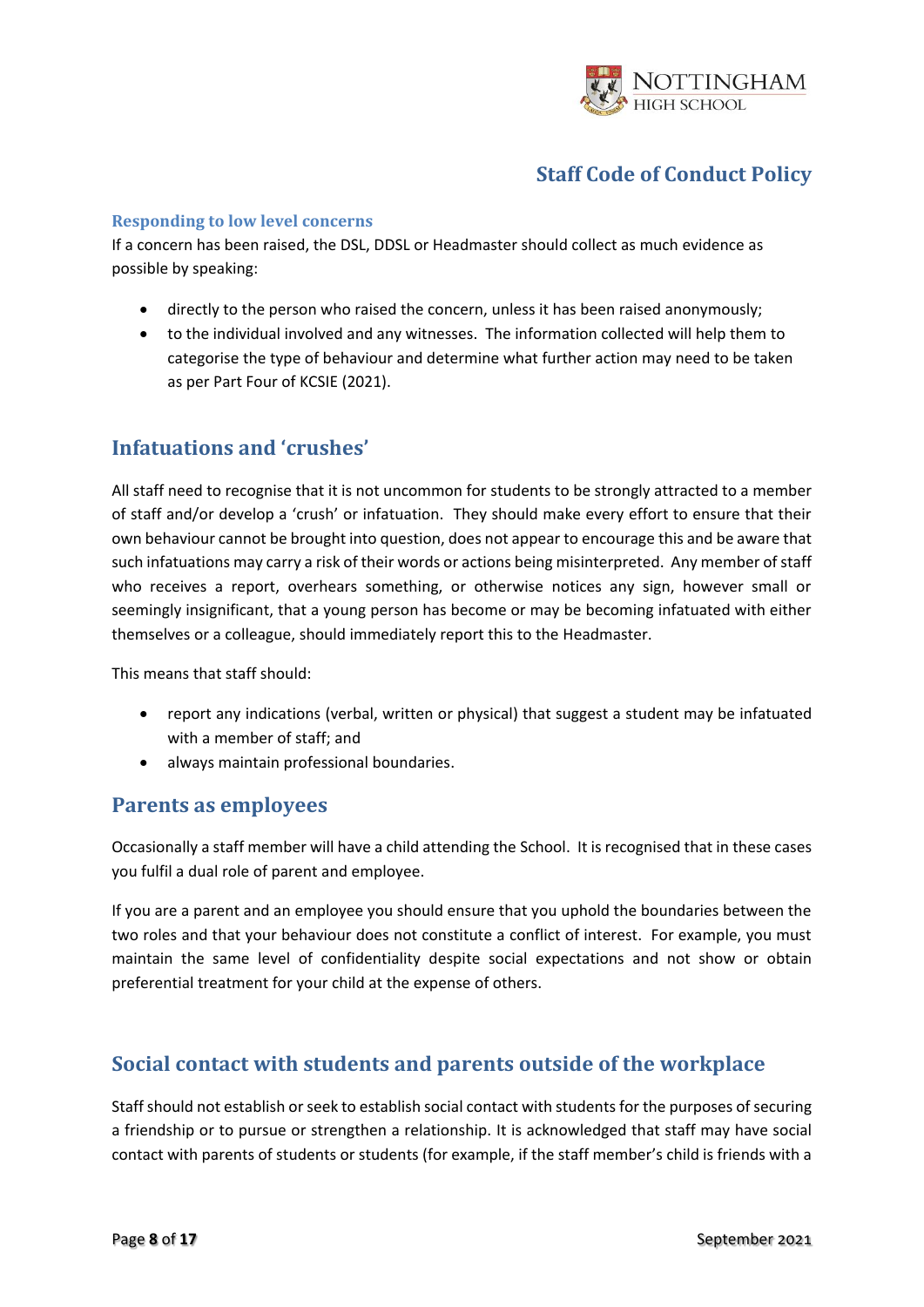

student of the School), independent of the professional relationship. Transparency is key to ensuring School manages staff/student/parent relationships professionally.

Whilst employed at School staff should:

- always use your professional judgement in such circumstances;
- promptly inform Senior Management of any relationship with a parent or student where this extends beyond a professional relationship;
- advise Senior Management of any regular social contact they have with a parent of a student or a student;
- refrain from sending personal communication to students unless agreed in advance with senior managers; and
- inform Senior Management of any requests or arrangements where parents wish to use their services outside of the workplace in advance of accepting / agreeing to those e.g. music lessons, babysitting, tutoring.

This [form](https://forms.office.com/Pages/ResponsePage.aspx?id=OAS8FZadcEChtJhNCZ_J93-f4SrLa3ROlq5SarWbwtlUQjJHTDJKSzlIWFJDUjM3TUNGVldJMVdWUy4u) can be used to advise senior management in any of the above cases. Sharing this information is necessary to ensure the School can assess and appropriately manage any possible risks to you or others, or any conflicts of interests, that may arise as a result of this social contact. Any data shared by the School in relation to this will be processed in accordance with the School's Data Protection Policy and Privacy Notice. Only the lead DSL, Director of Finance and Operations, Head of the Infant and Junior School and Headmaster will have access to it.

If a former student seeks to establish social contact with you, you should exercise professional judgement and act in accordance with your obligations pursuant to your contract of employment, this code and other relevant policies when deciding whether to make a response, if in doubt please contact the DSL. In making a response you should be aware that such social contact could be misconstrued.

## <span id="page-8-0"></span>**Confidentiality**

The storing and processing of personal information is governed by the General Data Protection Regulations 2018 (GDPR) and Data Protection Act 2018. Staff should be aware of and adhere to the School's Data Protection Policy and the Retention Policy.

Staff will have access to special category personal data about students and their families which must be kept confidential at all times and only shared when legally permissible and in the interest of the child. Records should only be shared with those who have a legitimate professional need to see them. Staff should never use confidential or personal information about a student or her/his family for their own, or others advantage (including that of partners, friends, relatives or other organisations).

Confidential information should never be used casually in conversation or shared with any person other than on a need-to-know basis. Staff therefore:-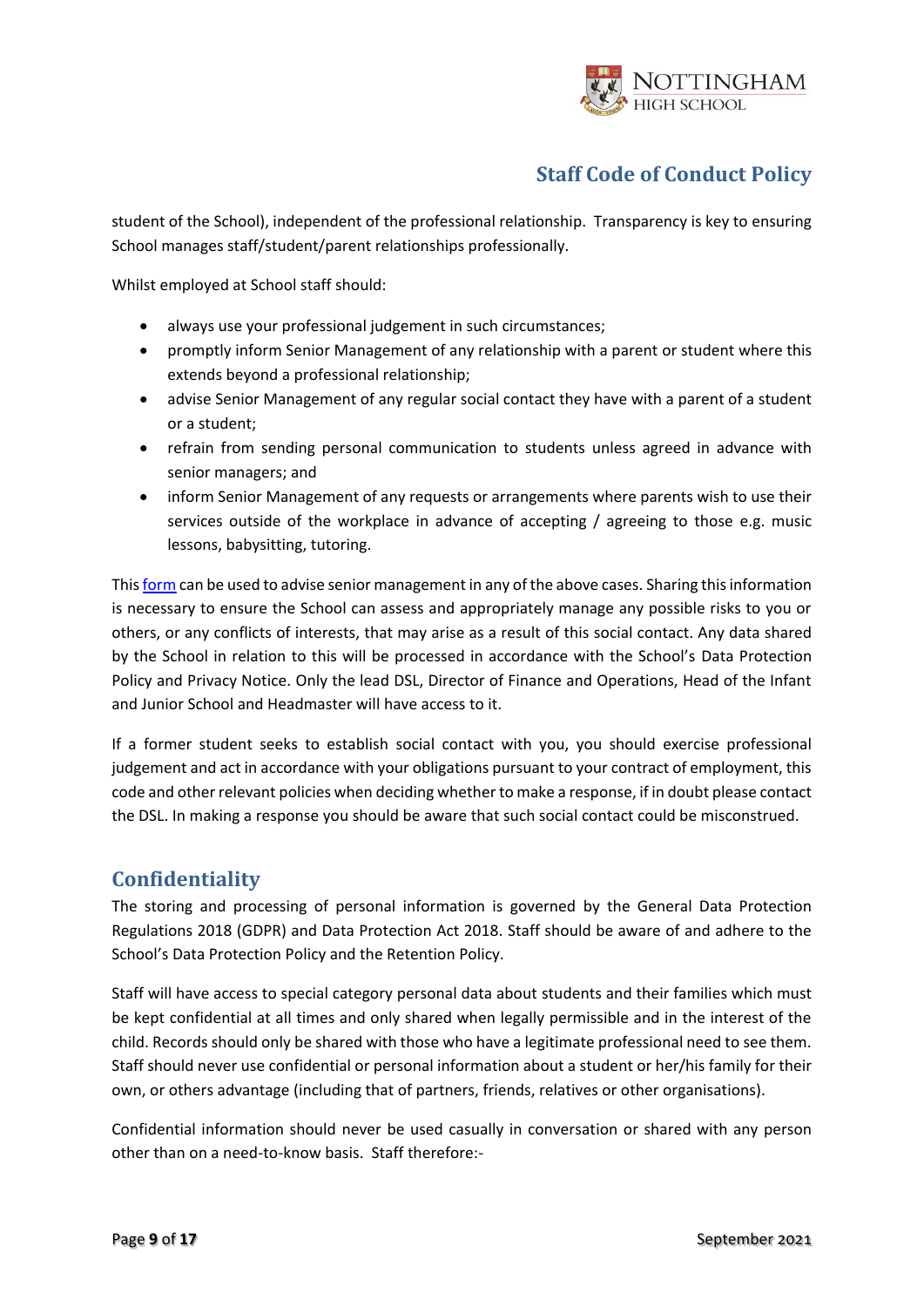

- need to know the name of their Designated Safeguarding Lead and be familiar with child protection procedures and guidance;
- are expected to treat information they receive about students and families in a discreet and confidential manner;
- should seek advice from a senior member of staff, the Designated Safeguarding Lead, if they are in any doubt about sharing information they hold or which has been requested of them need to be clear about when information can/ must be shared and in what circumstances;
- need to know the procedures for responding to allegations against staff and to whom any concerns or allegations should be reported; and
- need to ensure that where personal information is recorded electronically that systems and devices are kept secure.

#### <span id="page-9-0"></span>**Communications with students including use of social media**

The School has been developing systems such as Google Classroom to facilitate communications about matters such as homework, access to remote learning and recognising that students need opportunities to use and explore the digital world.

Online risks are posed more by behaviours and values than the technology itself. Staff should ensure that they establish safe and responsible online behaviours both in their professional and personal life, working to local and national guidelines and the School's acceptable use policies.

Communication with children both in the 'real' world and through web based and telecommunication interactions should take place within explicit professional boundaries. This includes the use of computers, tablets, phones, texts, e-mails, instant messages, social media such as Facebook, Instagram, Twitter and TikTok, chat-rooms, forums, blogs, websites, gaming sites, digital cameras, videos, web-cams and other hand-held devices. (This list gives examples only and is not exhaustive.)

Staff should:-

- not seek to communicate/make contact or respond to contact with students outside of the purposes of their work;
- not give out their personal details;
- only use internet-enabled personal devices in line with the School acceptable use policies when working in the School context;
- ensure that their use of all types of technologies and social media platforms could not bring the School into disrepute; and
- not discuss or share data relating to children/ parents / carers in staff social media groups.

If staff need to speak to a student by telephone, they are advised to use one of the School's telephones. The Group Leader on all trips and visits involving an overnight stay should take a School mobile phone with him/her, and may ask the students for their mobile numbers before allowing them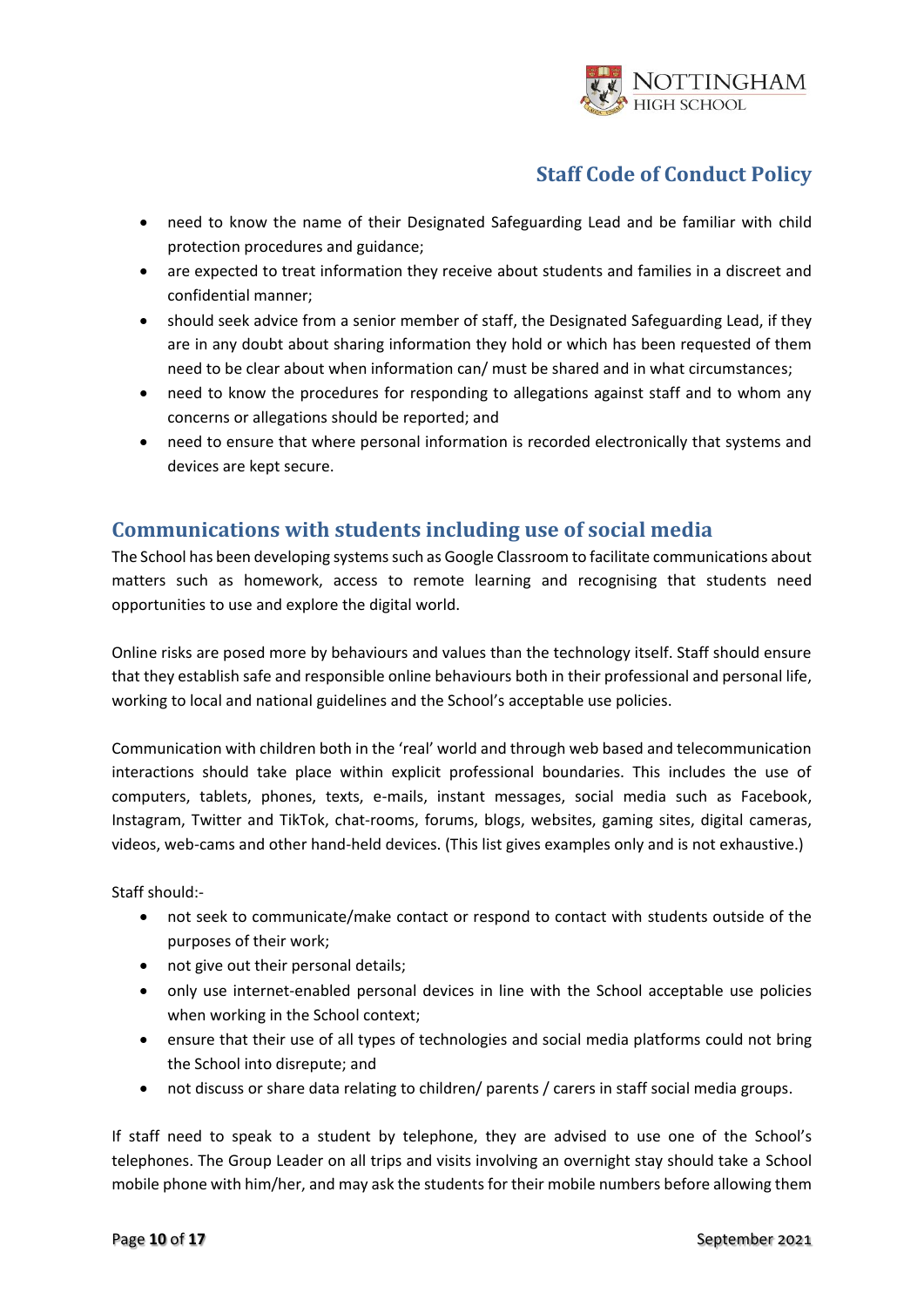

out in small, unsupervised groups. The School mobile should be used for any contact with pupils that may be necessary. The Group leader should delete any record of students' mobile phone numbers at the end of the trip or visit. Other Staff may borrow a School phone from IT Services at other times, if the need arises.

## <span id="page-10-0"></span>**Photography, videos and images of pupils**

Many School activities involve recording images which are undertaken as part of the School curriculum or School events which are used for publicity or to celebrate achievement. Careful consideration should be given as to how these activities are organised and undertaken and staff should note our Procedure on Taking, Storing and Using Images of Children. You should ensure that students are appropriately dressed and are comfortable and aware that videos or photographs are being taken.

Staff can:

- take photos on any School device of our students providing the necessary consents have been obtained;
- store the photos on the School network;
- use the photos for School promotions providing the necessary consents have been obtained;
- take photos on their own device but must then delete them from the personal device and the cloud once used.

Staff cannot:

- keep photos unnecessarily on personal tablets or mobile phones;
- download photos to personal computers or devices at home;
- store any photos of our students that have been obtained from elsewhere on personal computers, e.g. Facebook, Instagram or Twitter;
- name students by surname and forename on any social media platform. They should be named by one or the other.

By following the above procedures, staff minimise their risk of being exposed to inappropriate images as contact is kept within professional boundaries.

Staff working in the EYFS setting must ensure they adhere to sector specific guidance in respect of the use of mobile phones and digital resources.

#### <span id="page-10-1"></span>**Use of School's IT systems**

You should be aware that the School's computer systems are monitored by the School this includes online searches and attempts to access websites that are blocked by the School due to illegal or inappropriate content. Such attempts may be flagged for investigation by our safeguarding team.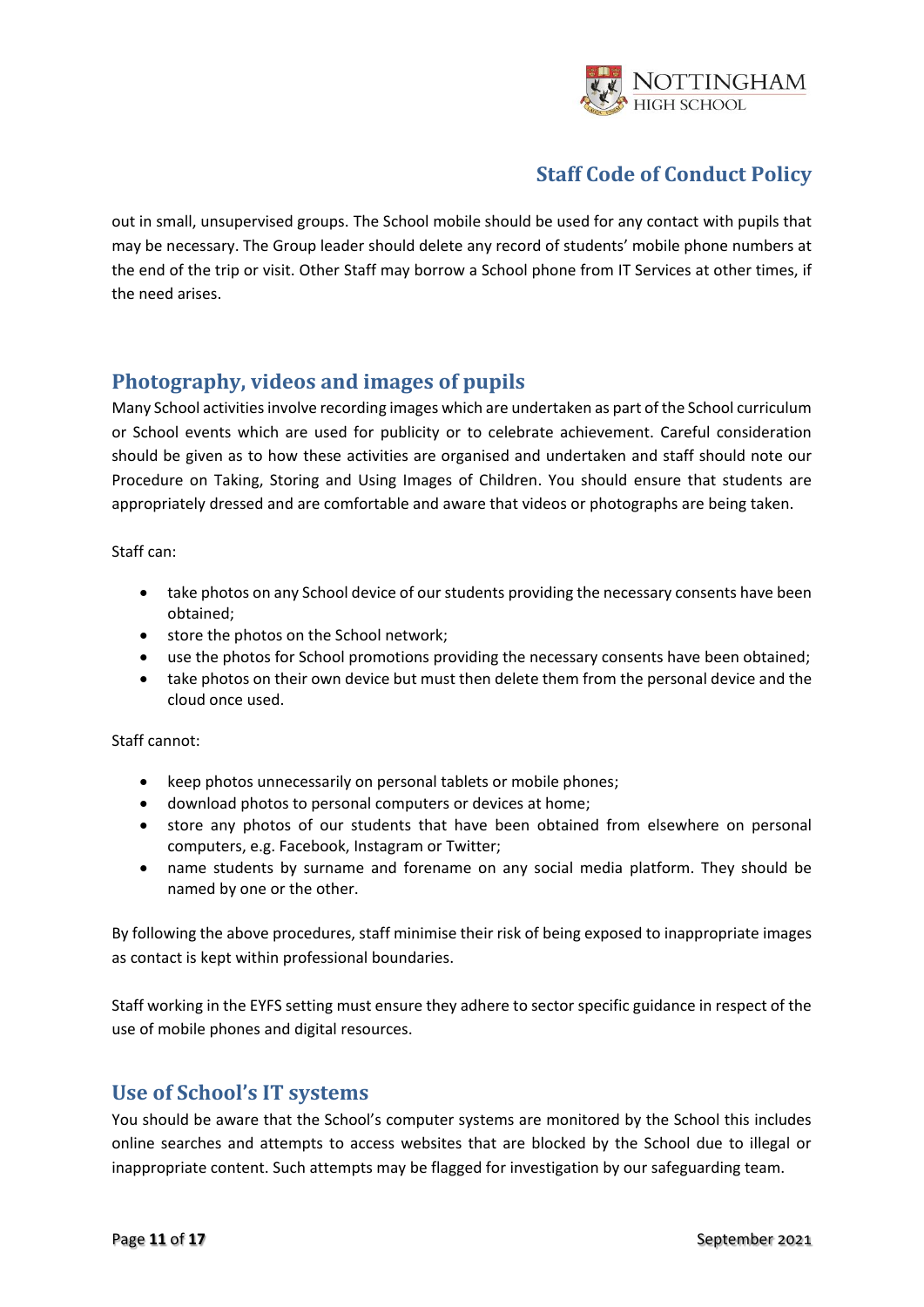

<span id="page-11-0"></span>You should follow the School's acceptable use policies at all times.

#### **Standards of Behaviour**

All staff have a responsibility to maintain the confidence of our parents and carers in their ability to safeguard the welfare and best interests of children. There may be times where an individual's actions in their personal life come under scrutiny from the community, the media or public authorities, including with regard to their own children, or children or adults in the community. Staff should be aware that their behaviour, either in or out of the workplace, could compromise their position within School in relation to the protection of children, loss of trust and confidence, or bringing the School into disrepute. Such behaviour may also result in prohibition from teaching by the Teaching Regulation Agency (TRA) a bar from engaging in regulated activity, or action by another relevant regulatory body.

Schools are prohibited from employing a disqualified person in respect of relevant early or later years childcare.

Staff should not:

- behave in a manner which would lead any reasonable person to question their suitability to work with children or to act as an appropriate role model;
- make, or encourage others to make sexual remarks to, or about, a student or any other child
- use inappropriate language to or in the presence of student;
- discuss their personal or sexual relationships with or in the presence of students; or
- make (or encourage others to make) unprofessional personal comments which scapegoat, demean, discriminate or humiliate, or might be interpreted as such.

Staff should:

- inform the Headmaster or Director of Finance and Operations of any cautions, convictions, or relevant orders accrued during their employment, and / or if they are charged with a criminal offence; and
- be aware that behaviour by themselves, those with whom they have a relationship or association, or others in their personal lives, may impact on their work with children.
- show respect for students, parents, visitors and colleagues through honesty, courtesy and punctuality;
- conduct themselves in a professional manner at all times, present a positive image of the School to the wider community;
- be aware of their duty of care towards students and take reasonable steps at all times to ensure the safety of students, visitors and colleagues by following the Health and Safety Policy;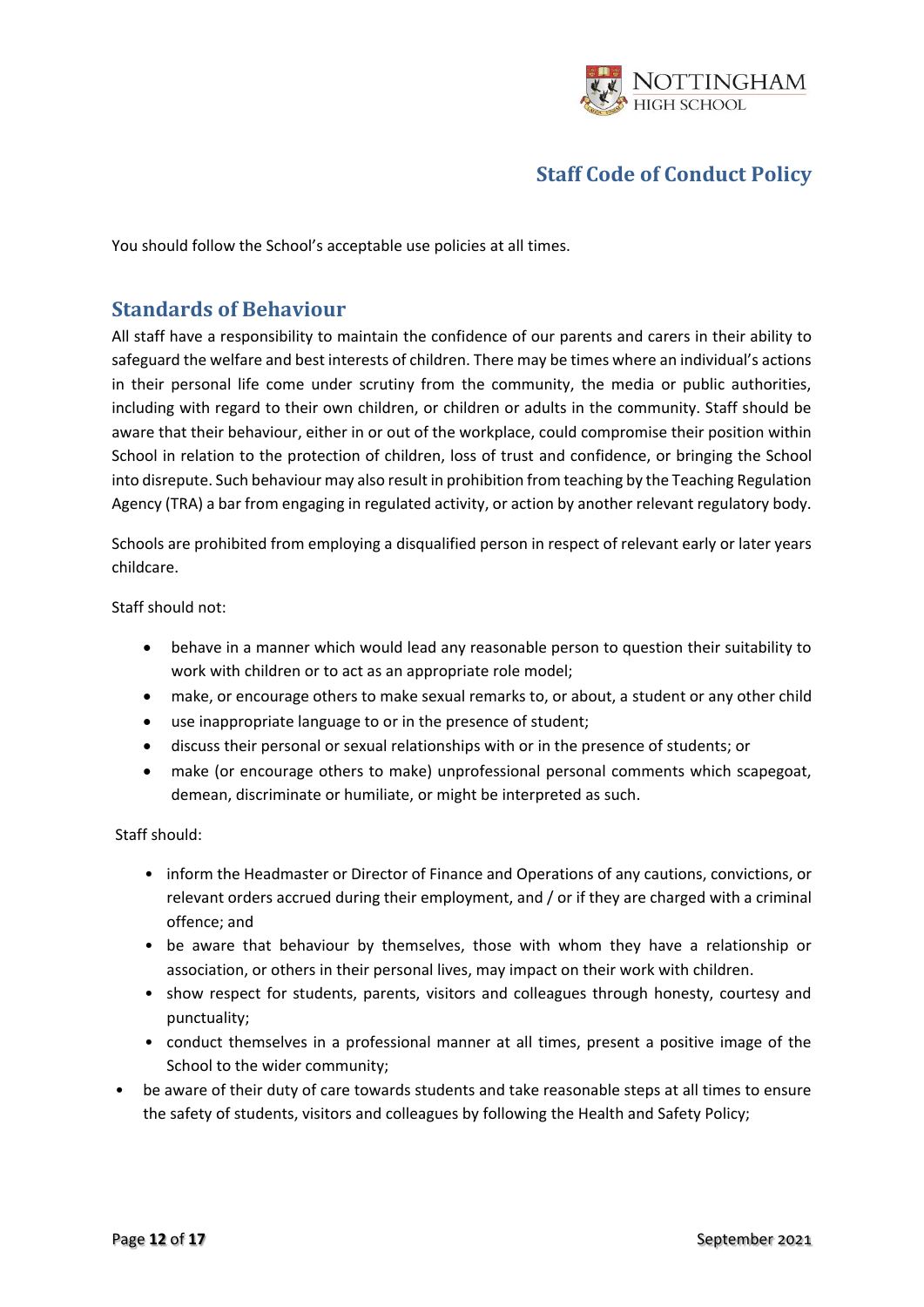

- attend regular safeguarding training sessions as directed by the DSL. Failure of staff to attend compulsory safeguarding training or failure to complete an online safeguarding assessment when requested to may be considered a disciplinary matter;
- report to the DSL or Head any concerns they have about the welfare, health and safety of students or other staff and report using the Safeguarding and Child Protection Policy or (in the event they have a public interest concern (danger, malpractice or illegality) the Whistleblowing Policy
- look after School property;

Unless otherwise notified in your Contract or Statements of Particulars of Employment, personal mobile telephones must be switched to silent at all times during contact with students, such as during classes, Tutor Sets, Form Period and assemblies. Personal calls and text messages should be made during normal break times or free periods only, and phone calls should not be made or taken during lessons or normal work time except in an emergency.

#### <span id="page-12-0"></span>**Dress and Appearance**

Members of staff act as role models to the students and, when at work during time-time, should therefore be dressed in clothing that is appropriate for their role in a formal business environment or that which would be worn at a professional job interview – this applies equally during any online teaching. During School holidays smart casual clothing may be worn unless a uniform is required for your duties.

The School dress code applies on all days when teaching or that parents and students are in School during term-time. On INSET days if working directly with students the term-time guidance applies.

Given that we are working in a School setting we expect the same standards of modesty and smartness for staff as we would expect from our students.As examples of this, we expect that male staff will keep the top buttons of their shirts done up in any situation where students are present. Similarly, skirts and dresses should be of an appropriate length (covering at least the top half of the thigh when seated).

Smart casual clothing may only be worn in School holiday times. Staff may wear religious or cultural dress (including headscarves, skullcaps or turbans).

Where there is a requirement to use safety clothing, equipment or PPE, it should be worn or used as appropriate and as directed.

#### **Staff Participating in Sport**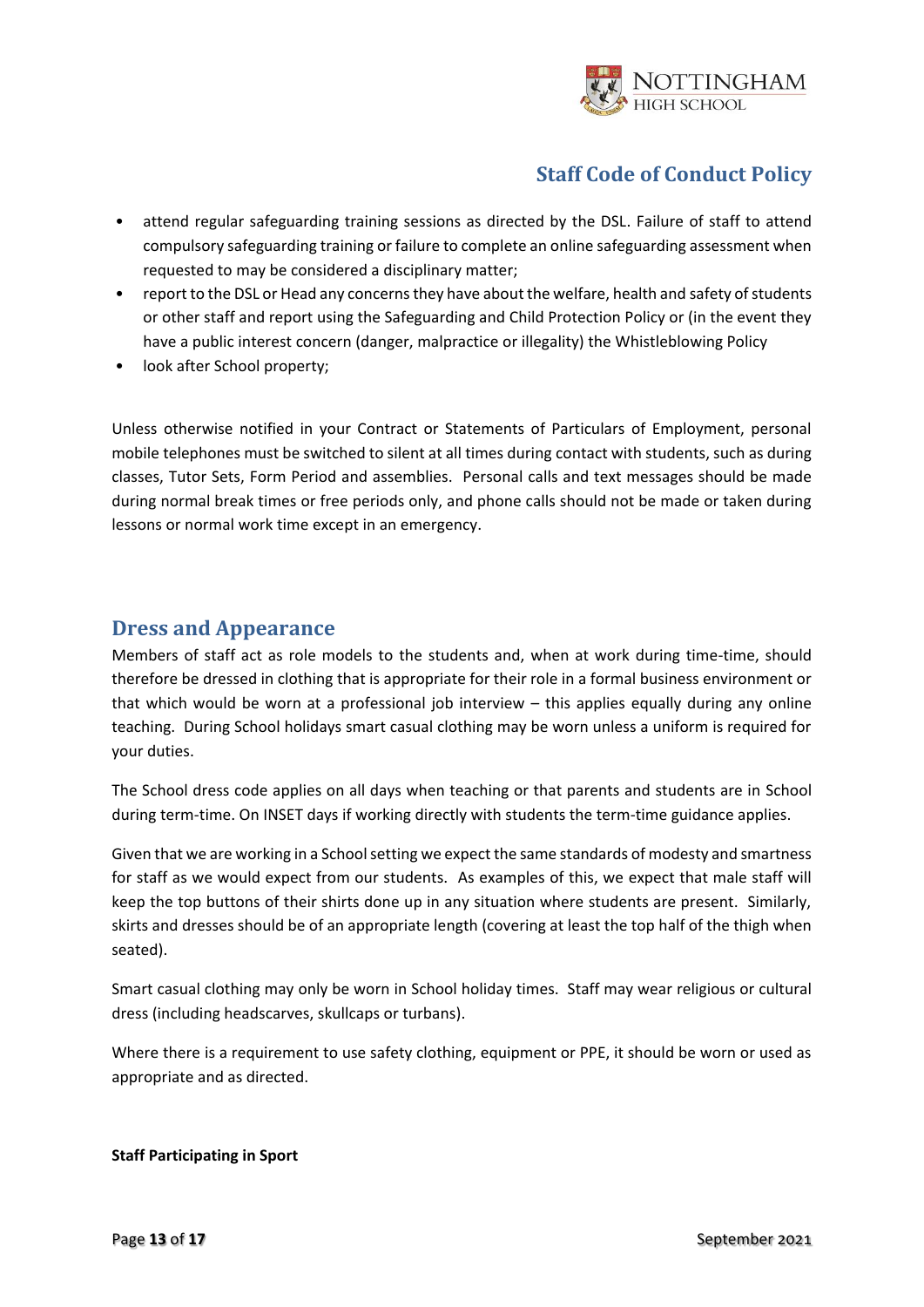

PE and Games Staff are expected to wear the relevant NHS staff kit provided for practical activities.

Shorts and leggings are not appropriate for classroom teaching, assemblies or pastoral time. They may be worn in the Sports hall, swimming hall and at any outdoor sports venue.

All PE staff are expected to wear business dress for formal occasions, assemblies (unless teaching period 1 when a tracksuit should be worn), including the beginning and end of term, parent meetings and concerts etc.

Teaching staff taking games should change wherever practical immediately prior to their games session – where this is not practical they may wear the relevant NHS kit, to include a tracksuit.

#### **School Trips, Non-Uniform Days & INSET Days**

For School trips, non-uniform days and INSET days appropriate casual clothing may be worn as long as it is suitable for wearing in a School environment in terms of modesty.

#### **Exceptions**

There may be instances where injury or a medical condition precludes the wearing of, for example, appropriate footwear. In these cases, staff should liaise with the Deputy Head Individuals (Senior School) or the Deputy Head Pastoral (Infant and Junior School), who have responsibility for staff welfare, to discuss the appropriate adjustments to the dress code depending on the specific circumstances.

Some support staff will have uniform or appropriate PPE for their role and will be required to wear clothing issued to them.

Ultimate responsibility for the interpretation of the dress code lies with the Head.

#### <span id="page-13-0"></span>**Gifts and Rewards**

Staff need to take care that they do not accept any gift that might be construed as a bribe, or lead the giver to expect preferential treatment. Staff should consider the appropriateness of the intention, value and timing of any gifts. There are occasions when students or parents wish to pass small tokens of appreciation to staff e.g. at Christmas or as a thank-you and this is usually acceptable. However, it is unacceptable to receive gifts on a regular basis or of any significant value (above £100). Any gift of cash or vouchers should not be accepted. Similarly, it is inadvisable to give such personal gifts to students or their families. You should be aware that the giving of gifts can be misinterpreted as a gesture either to bribe or "groom" a young person.

Staff should:

be aware of and understand the School's behaviour policies for students;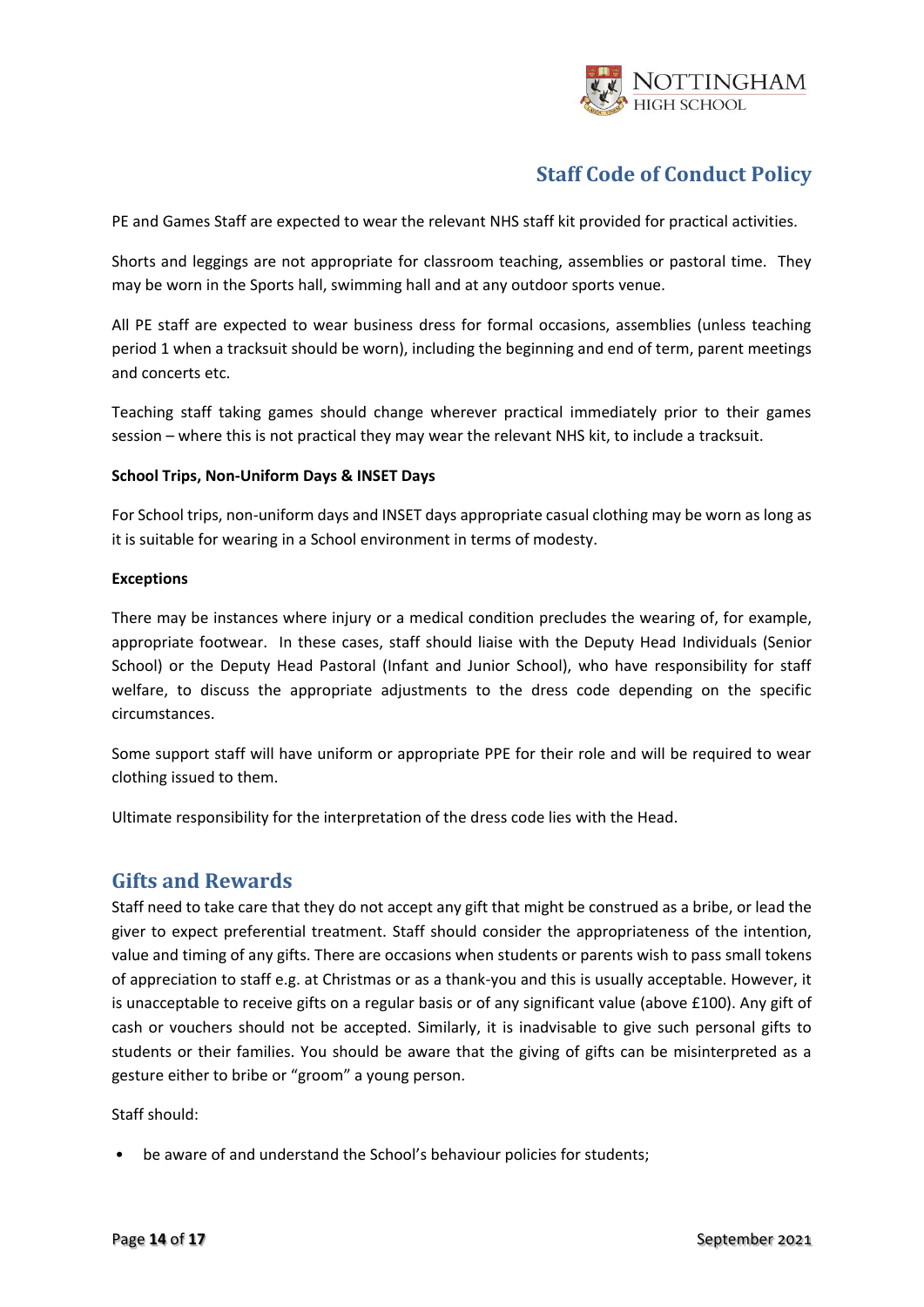

- ensure that gifts received or given in situations which may be misconstrued are declared and recorded;
- where giving gifts other than as above, ensure that these are of insignificant value and given to all students equally;
- ensure that all selection processes of students are fair and these are undertaken and agreed by more than one member of staff;
- ensure that they do not behave in a manner which is either favourable or unfavourable to individual students
- Staff should exercise care when selecting children for specific activities, jobs or privileges in order to avoid perceptions of favouritism or injustice. Similar care should be exercised when students are excluded from an activity. Methods of selection and exclusion should always be subject to clear, fair, agreed criteria.

Staff should report any gifts of monetary value above £100 to the Director of Finance and Operations. If in any doubt, staff should consult the Director of Finance and Operations before accepting a gift.

## <span id="page-14-0"></span>**Physical Contact and Restraint**

Staff must not use Corporal Punishment or the threat of it at all at Nottingham High School. Please see the School's Restraint Policy, published on our website, for further detailed information about physical contact and restraint.

## <span id="page-14-1"></span>**Behaviour Management**

All students have the right to be treated with dignity and respect. Staff should never use any form of degrading treatment to punish a student. The use of demeaning or insensitive comments towards students is not acceptable under any circumstances. Staff should not exhibit behaviour that discriminates (directly or indirectly) against pupils or other staff contrary to Part 6 of the Equality Act 2010.

Where a student's behaviour causes concern, the School Behaviour and Discipline Policy (Senior School) and Promoting Good Behaviour Policy (IJS) should be adhered to. If staff are in any doubt as to the best course of action, they should seek further advice from their line manager, or contact the DSL/DDSL if the student's behaviour indicates that there may be a safeguarding issue or a serious mental health concern.

#### <span id="page-14-2"></span>**Alcohol and Medication**

All Staff (Including those in an EYFS setting) must not be under the influence of alcohol or any other substance which may affect their ability to care for children. If staff are taking medication which may affect their ability to care for children, those staff should seek medical advice and ensure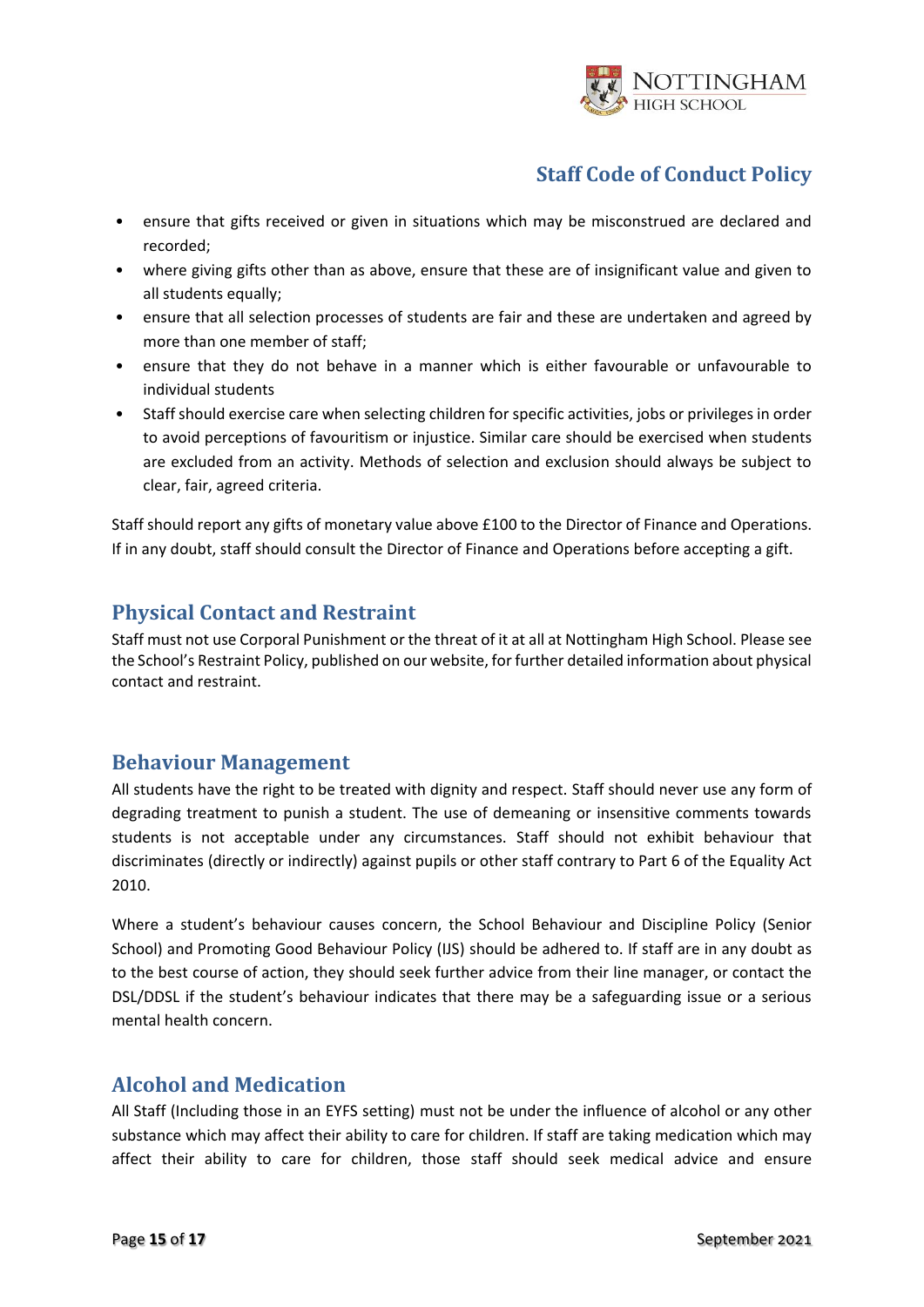

Operations/HR are aware of any medical advice in respect of suitability to work. Individual risk assessments may be necessary depending on the role of the individual.

The Head of the Infant and Junior School will ensure that those practitioners only work directly with children if medical advice confirms that the medication is unlikely to impair that staff member's ability to look after children properly. Staff medication on the Lovell House premises must be securely stored, and out of reach of children, at all times.

The possession, use, production or supply (selling or giving) of illegal drugs, or other harmful substances intended to resemble drugs, whilst at work or on School premises, is strictly prohibited and is likely to result in disciplinary action and potentially dismissal. Criminal activity by reason of possession, use, production or supply (selling or giving) of illegal drugs outside work has the capacity to bring the School into disrepute and is also likely to result in disciplinary action being taken. Should the School become aware of such activity reports will be made to the Police.

#### <span id="page-15-0"></span>**Transporting Students**

Wherever possible and practicable it is advisable that transport is undertaken other than in private vehicles. Individual staff should avoid taking one student on his/her own in a car. Staff should ensure their behaviour is safe, students are suitably supervised, seat belts are worn and the transport arrangements and vehicle meet all legal requirements including with regard to appropriate insurances. It is strongly advised that one-on-one journeys with students are avoided. Should such a journey be unavoidable the student should sit in the backseat.

## <span id="page-15-1"></span>**Troubled Students**

In general, students should be encouraged to discuss issues that are troubling them with a parent or guardian. It may be appropriate to suggest that a student talks to their Tutor, the School Counsellor or Nurse. Staff are advised not to back away if it is clear that a student wishes to speak to them – it may have taken a lot of courage for them to take the initiative, but staff must follow the guidelines in the Safeguarding and Child Protection Policy regarding disclosures.

| NSPCC-0800 800 5000   | www.nspcc.org.uk     |
|-----------------------|----------------------|
| ChildLine - 0800 1111 | www.childline.org.uk |

#### <span id="page-15-2"></span>**Whistleblowing**

Whistleblowing is the mechanism by which you can raise a concern, in good faith, about a danger, malpractice, wrongdoing or illegality that you suspect at the School, without the fear of reprisal. For